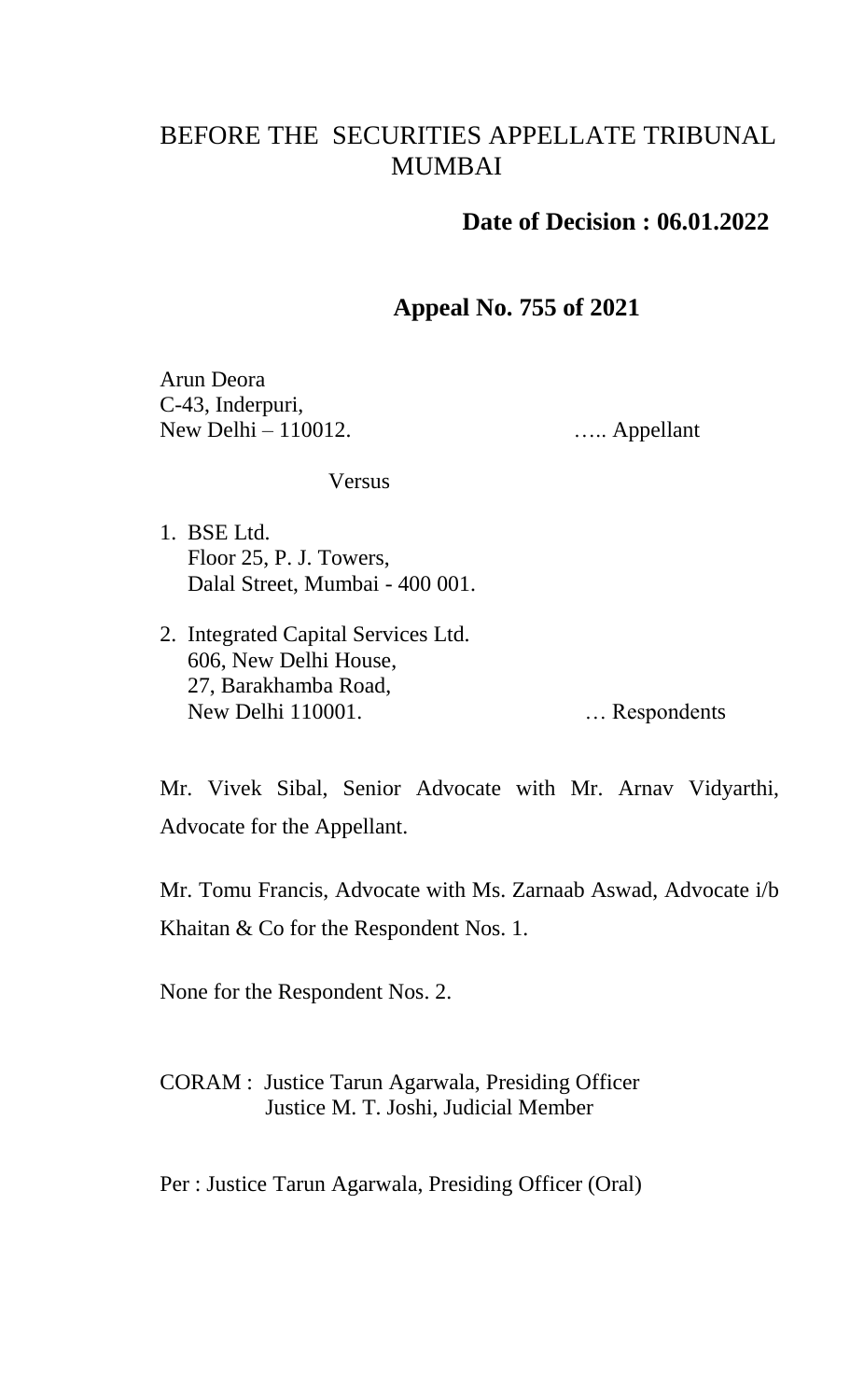1. The present appeal has been filed against the order dated November 2, 2021 passed by the Bombay Stock Exchange Ltd. (hereinafter referred to as 'BSE') whereby the application for reclassification of the appellant from promoter and promoter group to public category was rejected.

2. The facts leading to the filing of the present appeal is, that the appellant is a promoter / promoter group in Integrated Capital Services Ltd. (hereinafter referred to as 'ICSL / the company') having a shareholding of 1.12% in the company.

3. In June 2020, the appellant and other promoters of the company, all part of Deora family agreed orally that the persons desirous of not remaining as promoters of the company will have no business or other relationship or involvement with the affairs of the company and that the shares held by each such person would remain as independent investment without any subsisting arrangement with other members of the company and that the company would take steps to reclassify such promoters as non-promoters in the public category.

4. This arrangement was agreed between the members of the Deora family and the appellant agreed that he will not exercise any control over the affairs of the company either directly or indirectly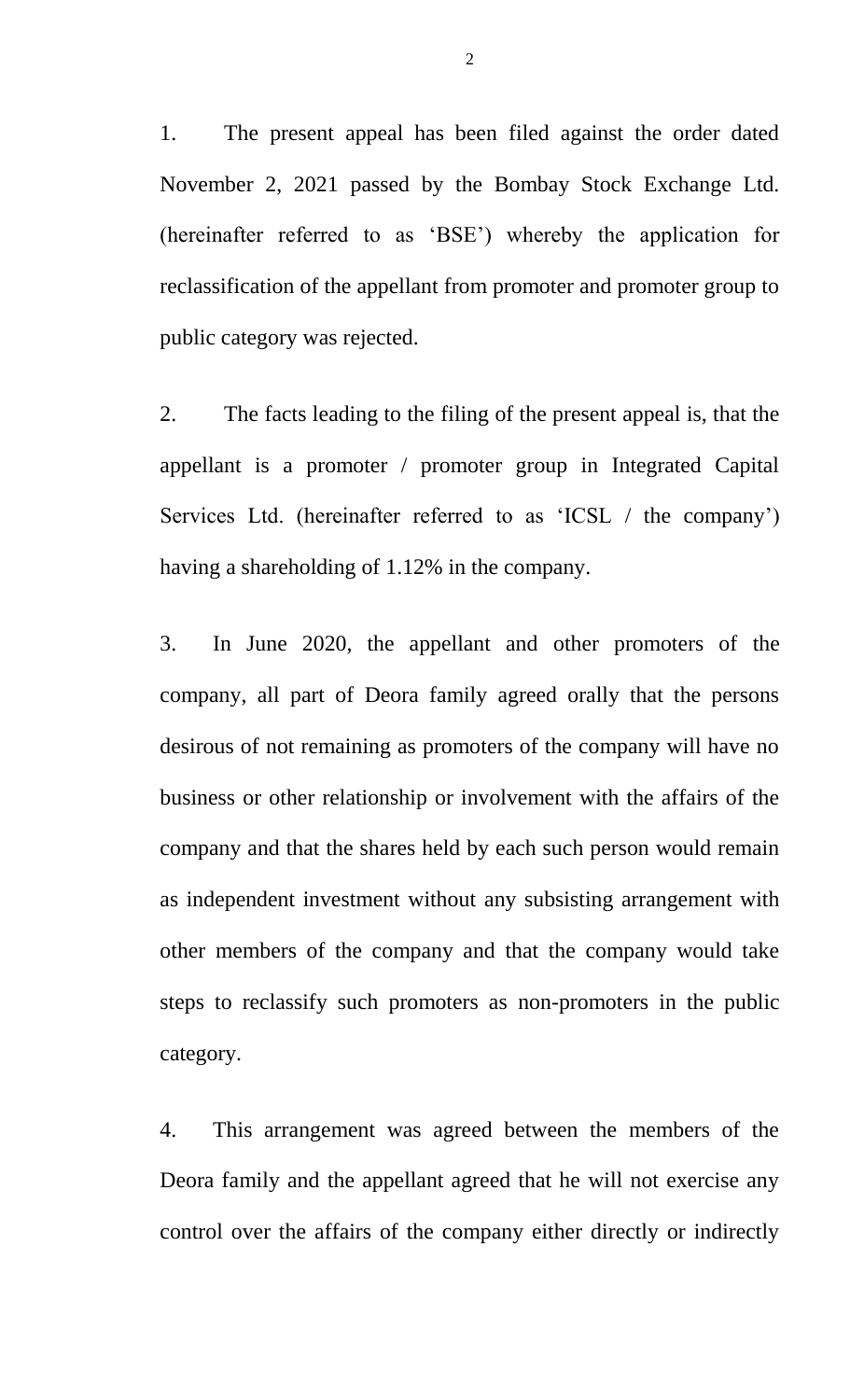and will not have any special rights with respect to the company through formal or informal arrangement including any shareholder agreement and will not be represented on the board of directors and will not act as a key managerial personnel in the company.

5. After the aforesaid arrangement was reached, a request letter dated June 21, 2020 was sent by the appellant to the company that he may be reclassified from promoter and promoter group category to public category under Regulation 31(A) of the Securities and Exchange Board of India (Listing Obligations and Disclosure Requirements) Regulations, 2015 (hereinafter referred to as 'LODR Regulations').

6. The company on receipt of the said letter intimated BSE on June 22, 2020 and requested that the appellant alongwith similar other requests received from other persons may be reclassified to public category.

7. In the meanwhile, the board of directors of the company passed a resolution on July 31, 2020 accepting the requests of the appellant and other persons for reclassification from promoter group category to public category subject to the approval of the shareholders of the company. Subsequently, the Extra Ordinary General Meeting of the shareholders of the company was held on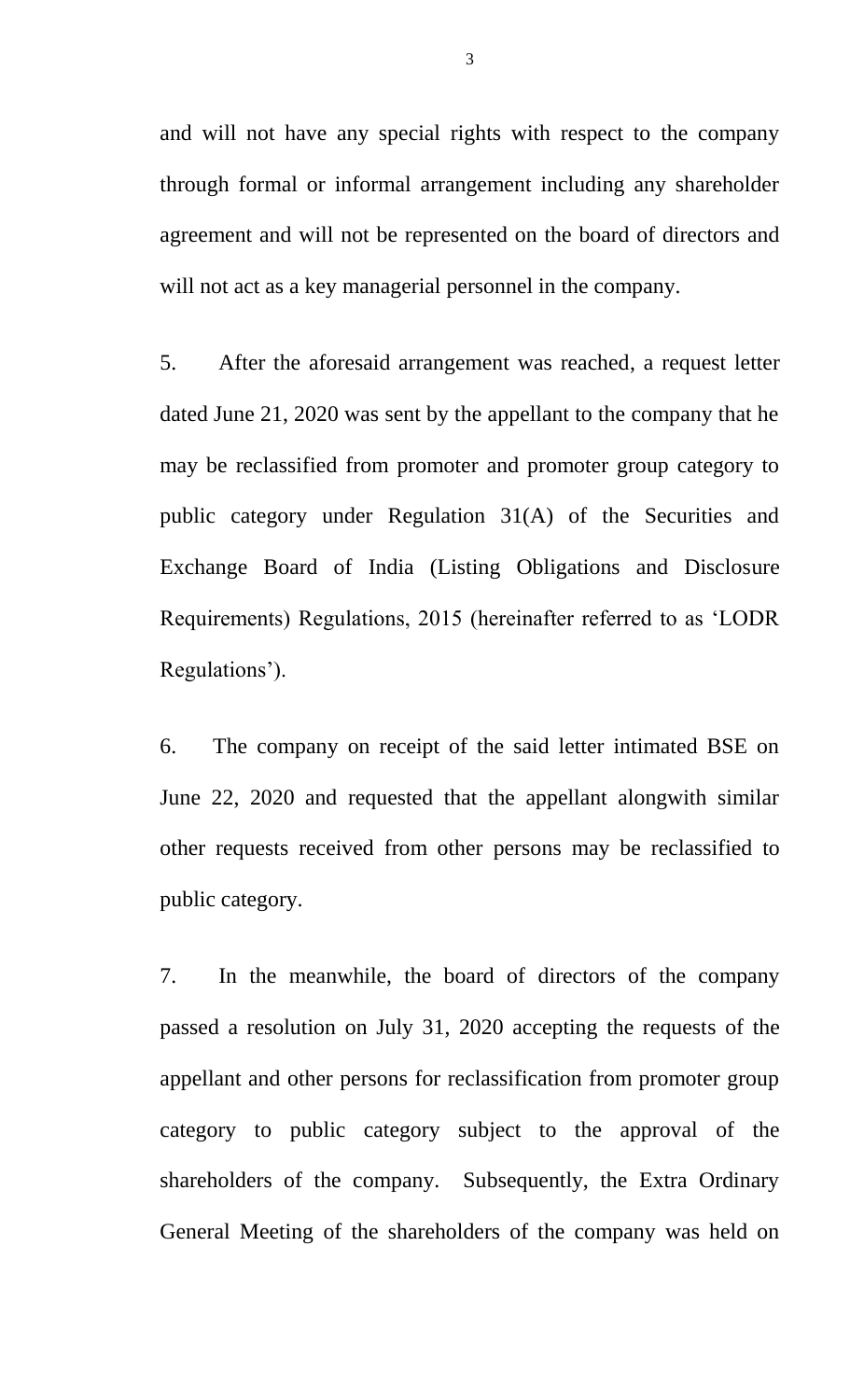December 17, 2020 and the resolution of the board of directors for reclassification the appellant from promoter category to public category was approved.

8. Based on the aforesaid approval, the company filed its application on January 5, 2021 seeking reclassification of the shareholding of the appellant to public category. The request made by the company was rejected by the impugned order dated July 13, 2021 on the ground that the appellant was not in compliance with the requirements mentioned under Regulation  $31(A)(3)(b)(ii)$ , (iv) and (v) of the LODR Regulations. The appellant being aggrieved has filed the present appeal.

9. Having heard the learned counsel for the parties, we find that the impugned order does not disclose the reasons as to why the appellant cannot be reclassified in the public category. Merely by mentioning that the appellant does not meet the criteria specified in Regulation  $31(A)(3)(b)(ii)$ , (iv) and (v) of the LODR Regulations is insufficient especially when the appellant has categorically stated that he meets the above requirements. For facility, Regulation  $31(A)(3)(b)(ii)$ , (iv) and (v) of the LODR Regulations are extracted hereunder :-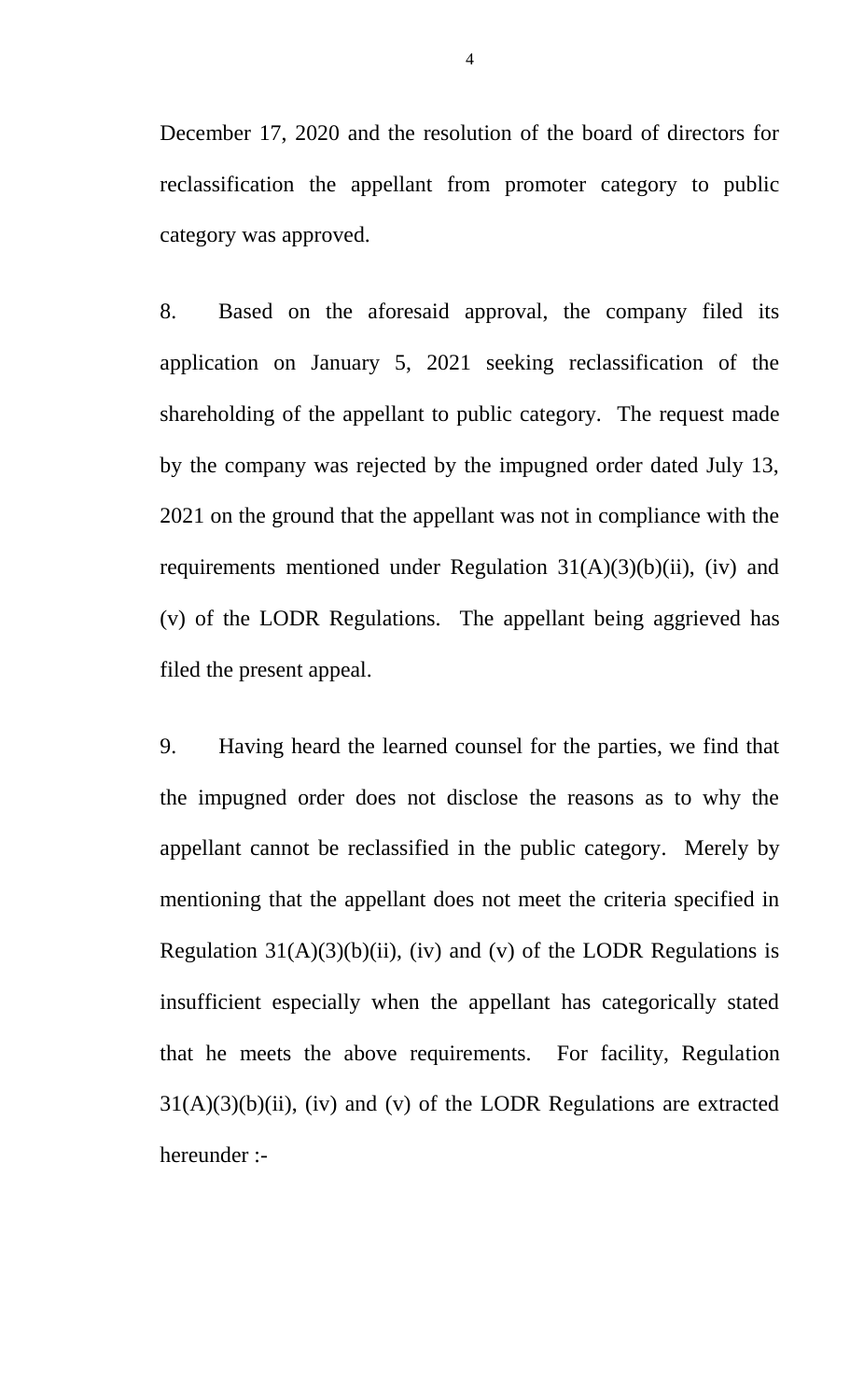*"31(A)(3)(b). the promoter(s) seeking reclassification and persons related to the promoter(s) seeking re-classification shall not :*

- *(i) ………*
- *(ii) exercise control over the affairs of the listed entity directly or indirectly;*
- *(ii) ……………*
- *(iv) be represented on the board of directors (including not having a nominee director) of the listed entity;*
- *(v) act as a key managerial person in the listed entity;"*

10. We find that the appellant has filed an application before the respondent categorically stating that he will not exercise control over the affairs of the company either directly or indirectly and that he would not have any special rights with respect to the company through formal or informal arrangement or through any shareholders agreement and that he would not be represented the board of directors either by himself or through a nominee director nor he would act as a key managerial person in the company.

11. In the light of the aforesaid, we are satisfied that the respondent is required to pass a reasoned and speaking order after considering the points raised by the appellant. We, therefore, set aside the impugned order at the admission stage itself without calling